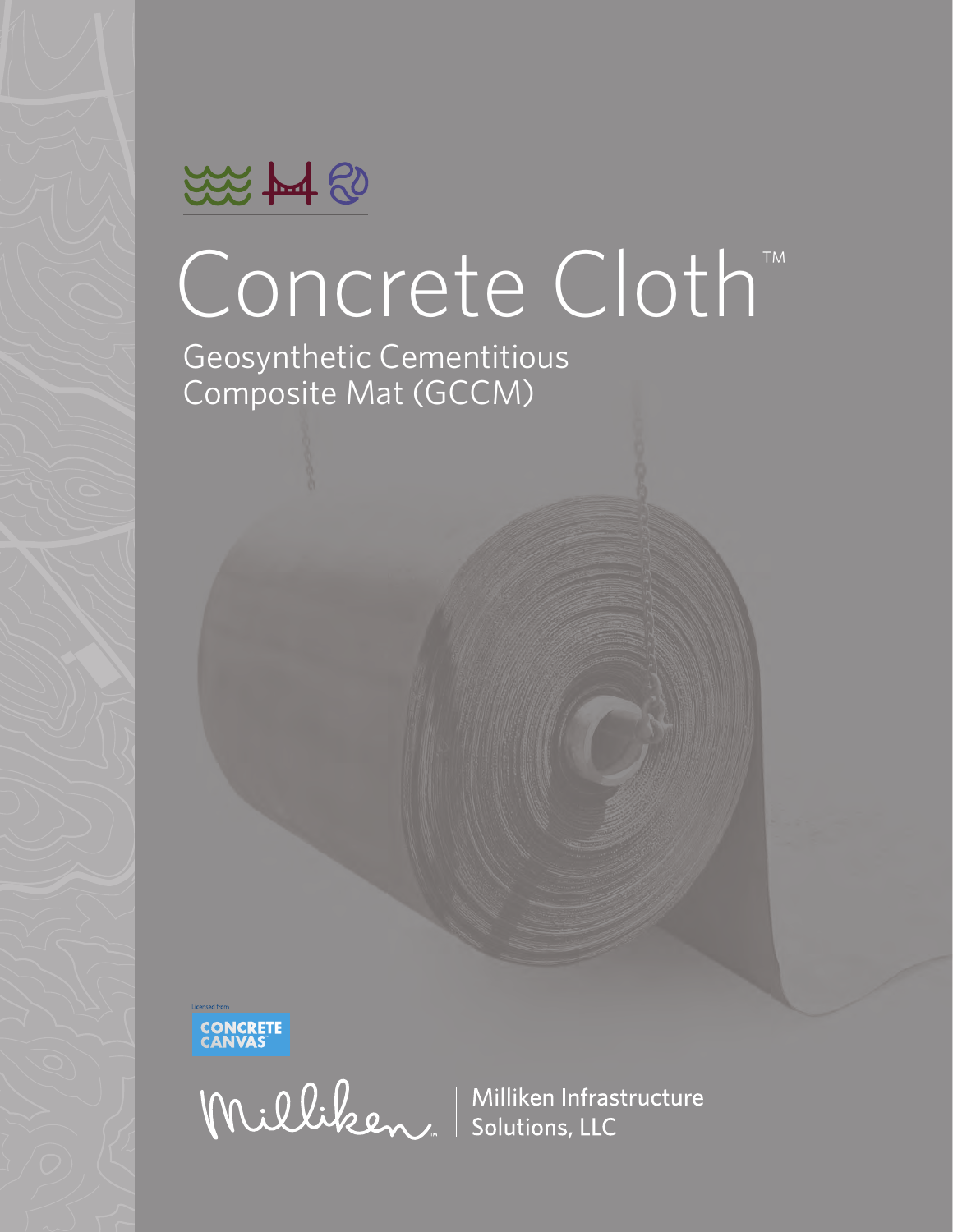# Milliken Infrastructure Solutions

At Milliken Infrastructure Solutions, LLC, we solve infrastructure challenges differently. More than just a materials provider, we partner with the industry to deliver smart, practical, innovative solutions.

Our breadth of solutions rehabilitate, strengthen and protect infrastructure components. Backed by our engineering expertise and support, these systems install easier and faster than functional equivalents.

Whether you are building new or repairing existing infrastructure, we can help you strengthen your structures to deliver the performance you need.

### Delivering Value



#### **Engineering Expertise**

- Assess challenges and recommend customized solutions
- Leverage multiple technology platforms
- Provide in-depth documentation and third-party validation



#### **Technical Support**

- Deliver in-field training and support
- Provide responsive and on-demand service



#### **Project Optimization**

- Lower total project cost
- Improve contractor productivity
- Reduce user impact
- Extend asset life cycle
- Reduce installation time
- Minimize surface/soil preparation
- Avoid weather-related delays

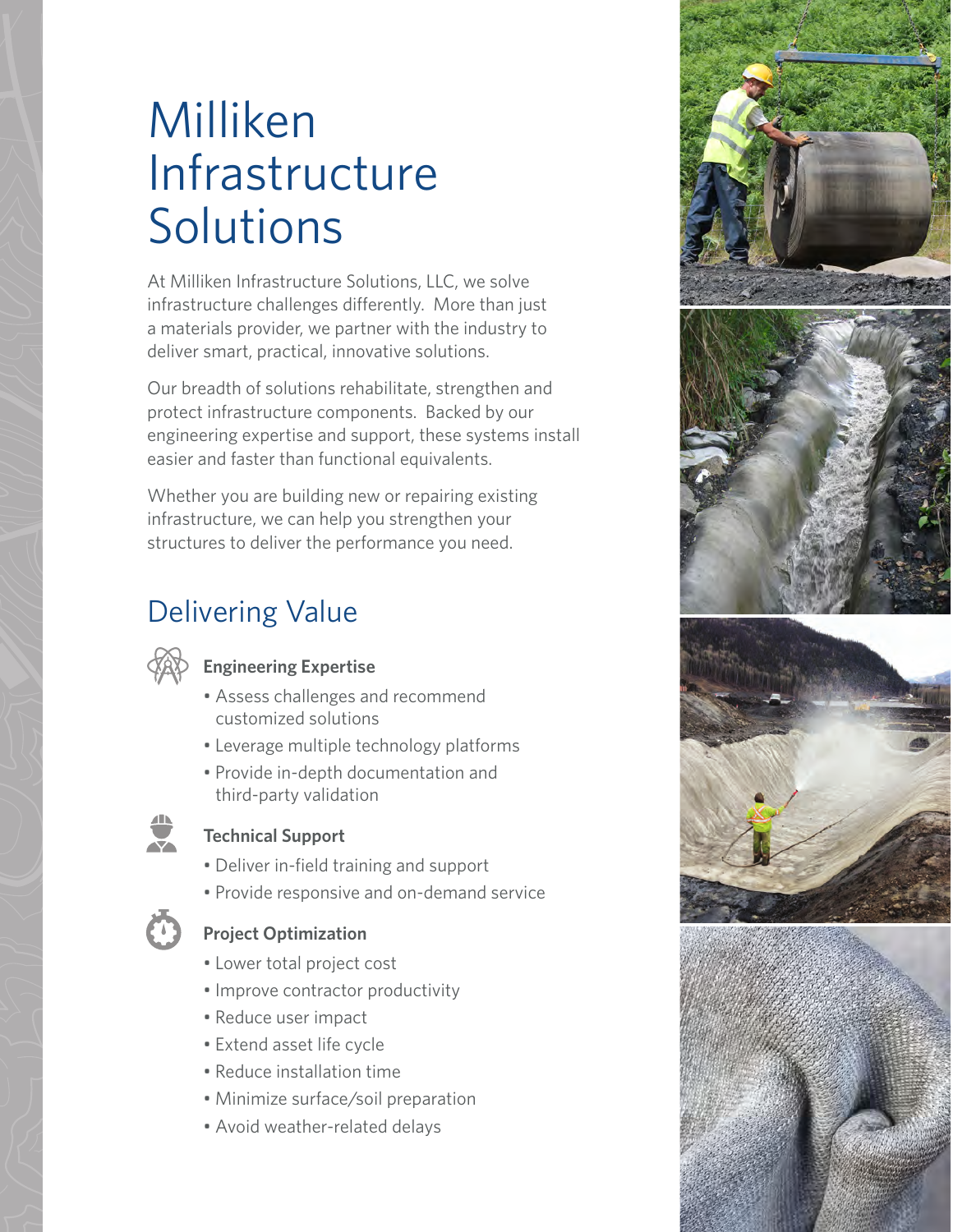### Applications

#### **Ditch and Channel Lining**

Concrete Cloth™ GCCM can be rapidly unrolled to form a ditch or channel lining. When comparing erosion control methods, it is a cost-effective alternative to riprap, cement stabilized soil, plastic inserts, and shotcrete.

#### **Benefits**

- Minimizes installation time
- Conforms to ditch geometry
- Lowers total project cost
- Requires no specialized equipment
- Installs at a rate of 20,000 sf per day
- Acts as an effective weed suppressant



Ideal as a protective wear surface in metal culvert applications, Concrete Cloth GCCM is a cost-effective alternative to topical invert coatings and relining systems. Additionally, it can be used at the headwall, inlet and outfall to prevent erosion and undermining of the existing structure.

#### **Benefits**

- Extends the life of existing culvert asset
- Hydrates with existing water source
- Offers easy handling and installation with a small crew



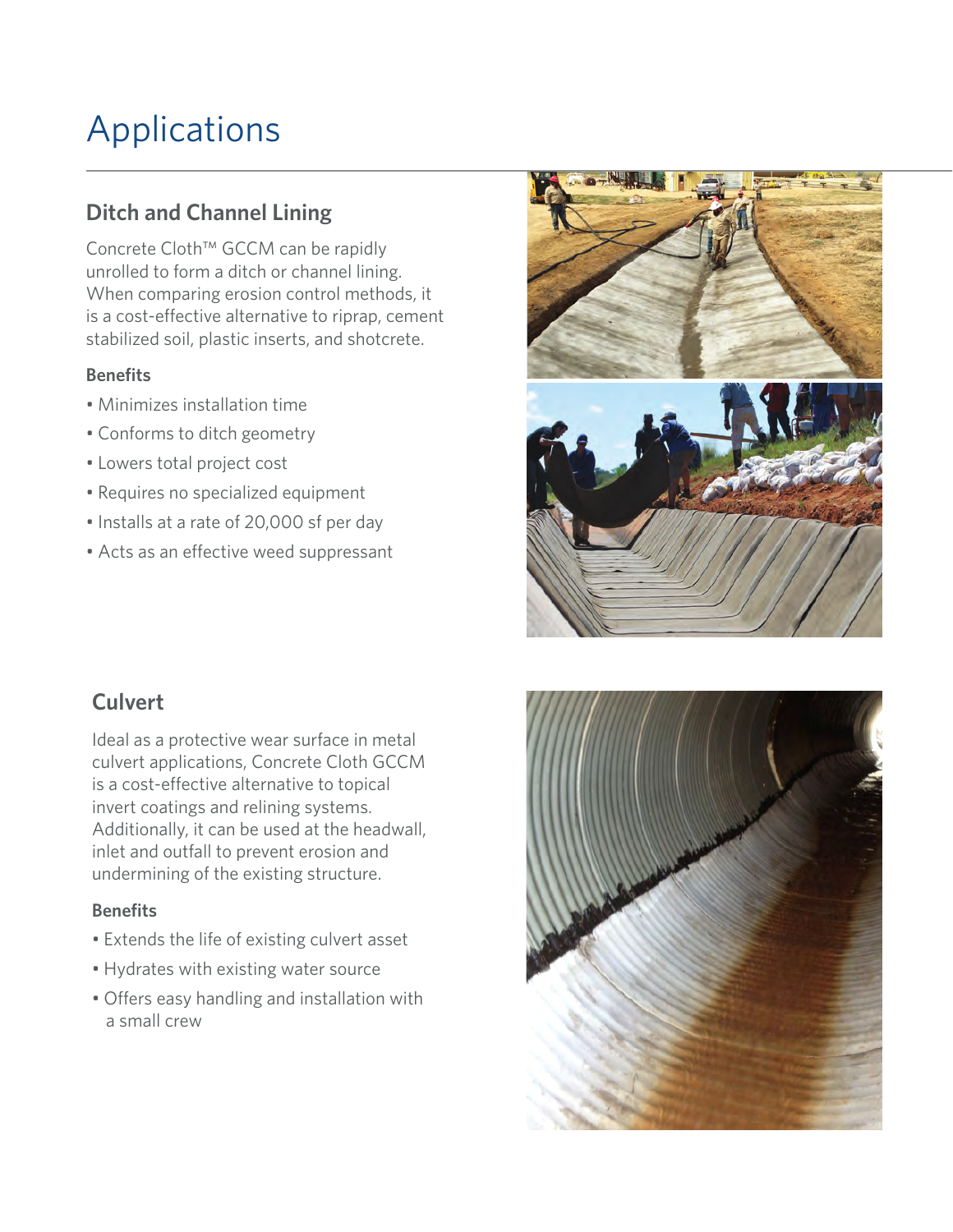#### **Slope**

Concrete Cloth GCCM can be used to protect slopes as a replacement for shotcrete, riprap, and other hard armor systems. The material is easy to install, requiring limited equipment, and can be used by standard maintenance crews.

#### **Benefits**

- Reduces installation time
- Lowers total project cost
- Features small equipment footprint
- Acts as an effective weed suppressant
- Installs in rain, if needed, maximizing schedule flexibility

#### **Berm**

Compared to poured or sprayed concrete, Concrete Cloth GCCM is a cost-effective alternative for lining secondary berms. Its ability to be installed quickly reduces time on site, while the availability of man-portable rolls allows for installation in areas with reduced access.

#### **Benefits**

- Acts as an effective weed suppressant
- Installs easily around existing structures
- Provides additional levels of impermeability
- Lowers total project costs
- Reduces maintenance costs
- Offers fire protection

#### **Other Applications**

- Geosynthetic liner protection
- Irrigation
- Mining
- Remediation





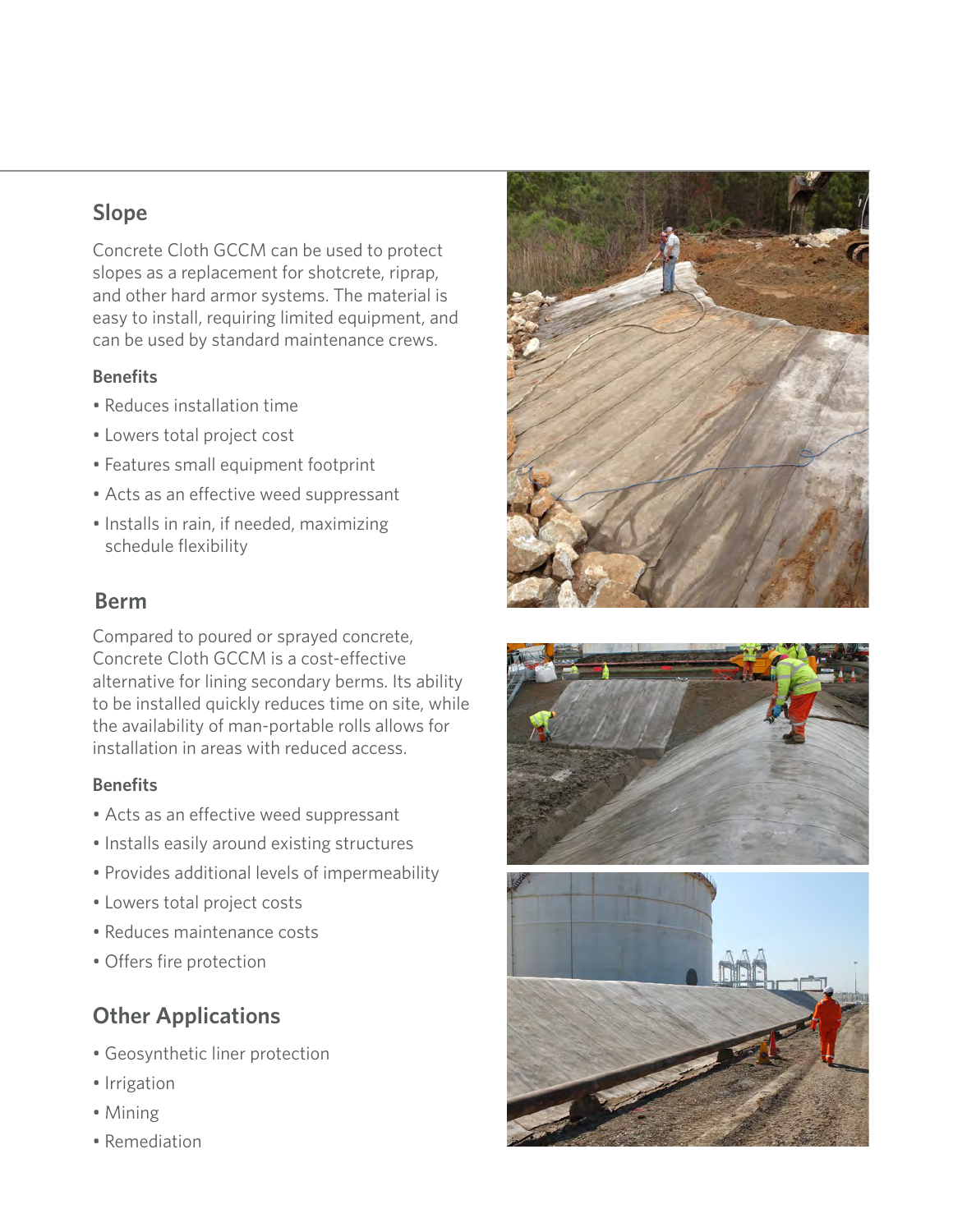## Changing the Way You Think About Concrete

Imagine being able to use concrete on slopes, in water, and in other hard to reach locations - with no forms, no mixing and minimal equipment. Concrete Cloth™ geosynthetic cementitious composite mat (GCCM) is a flexible fabric that will bend and curve, enabling it to follow the natural contours of the land including ditches and slopes.

The material can't be overhydrated, so it can be installed in the rain or under water, even salt water. And, because it comes in a variety of sizes, including rolls small enough for two men to carry, it reduces the need for heavy machinery.

An ideal alternative to rip-rap, shotcrete and poured concrete, Concrete Cloth GCCM can be used in any place that needs protection from erosion or wear, and can be used to channel or contain water or other liquids.

To meet the needs of your application, three thicknesses are available: **CC5** (5 mm or 0.2 inches), **CC8** (8 mm or 0.3 inches) and **CC13** (13 mm or 0.5 inches).

| <b>APPLICATION</b>             | CC <sub>5</sub> | CC <sub>8</sub> | CC13       | <b>COMMENT</b>                                                                                                                                                                 |
|--------------------------------|-----------------|-----------------|------------|--------------------------------------------------------------------------------------------------------------------------------------------------------------------------------|
| <b>Ditch Lining</b>            | ۰               |                 | $\Box$     | <b>Recommend CC8</b><br>CC5 or CC13 may be used depending on specific conditions.                                                                                              |
| <b>Slope Protection</b>        |                 | $\bigcirc$      |            | <b>Recommend CC5</b><br>CC8 may be used on unstable ground or for high flow conditions.                                                                                        |
| <b>Berm Lining</b>             |                 | $\bigcirc$      | $\bigcirc$ | <b>Recommend CC5</b><br>CC8 or CC13 may be used for areas of heavy traffic.                                                                                                    |
| <b>Concrete Remediation</b>    |                 | ( <b>)</b>      | <b>CD</b>  | <b>Recommend CC5</b><br>CC8 or CC13 may be used where voids are large, or end use<br>involves high flow rates or turbulent flow.                                               |
| <b>Culvert Lining</b>          |                 |                 |            | <b>Recommend CC8</b><br>CC13 may be used for flows with high levels of debris or high flow<br>conditions. CC5 may be used for low flow conditions and low levels<br>of debris. |
| <b>Weed Suppression</b>        |                 |                 |            | <b>Recommend CC5</b>                                                                                                                                                           |
| Outfalls/Spillways             |                 |                 | ( <b>)</b> | Recommend CC8<br>CC13 may be used for outfalls with a high level of debris or with<br>high flow conditions.                                                                    |
| <b>Gabion Protection</b>       |                 |                 | $\bigcirc$ | <b>Recommend CC5 or CC8</b><br>CC13 may be used for applications with high flow conditions or<br>prone to impacts.                                                             |
| <b>Mining Vent/Blast Walls</b> |                 |                 |            | <b>Recommend CC5</b> for vent wall applications. <b>Recommend CC8</b> for<br>walls exposed to blast, depending on pressure loading.                                            |